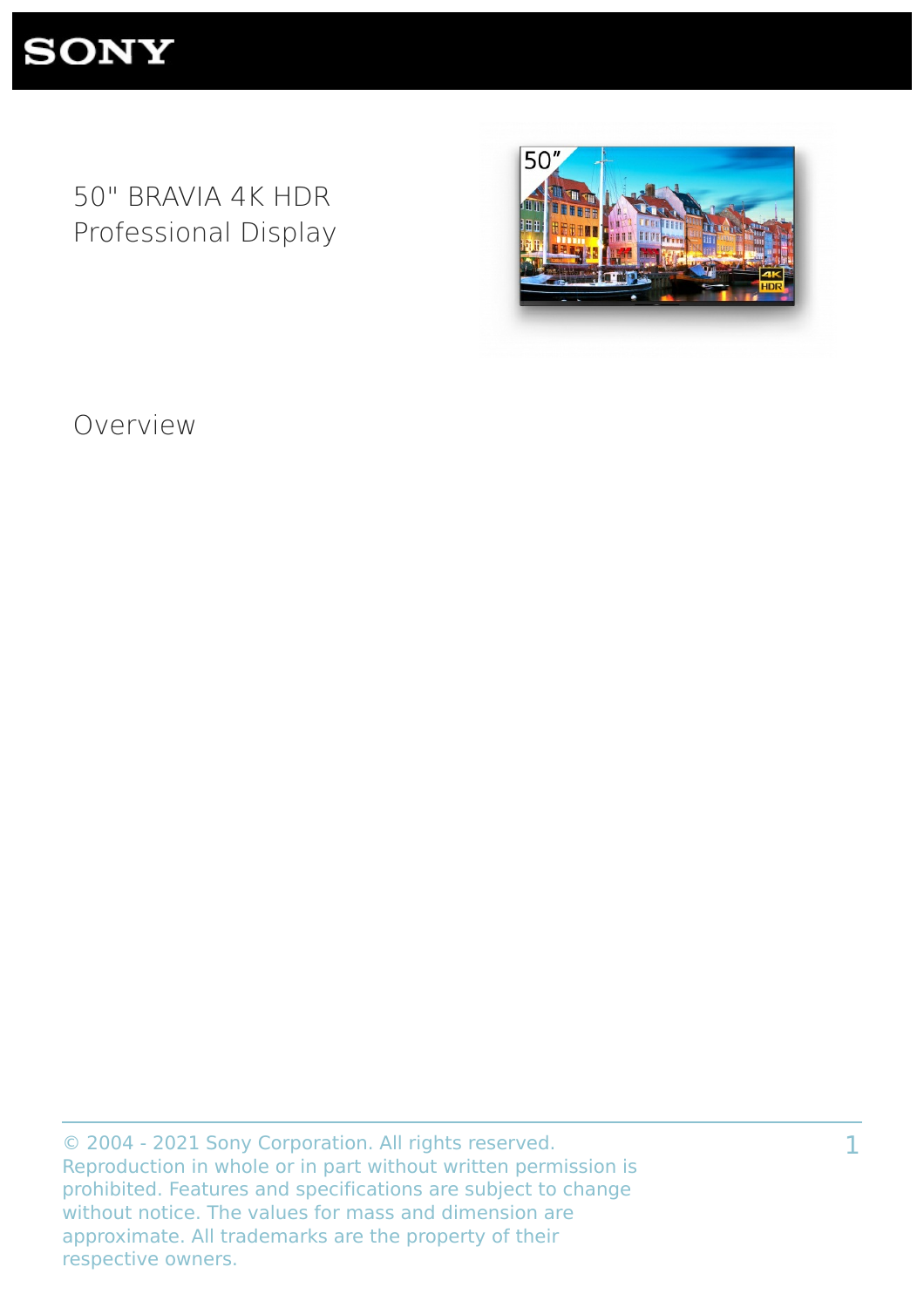

Features

4K image resolution (3840 x 2160 pixels)

4K HDR Processor X1

See finer detail with 4K X-Reality PRO

Rich, natural colour with TRILUMINOS PRO

Smooth, fluid on-screen action

Quick set-up with Pro Mode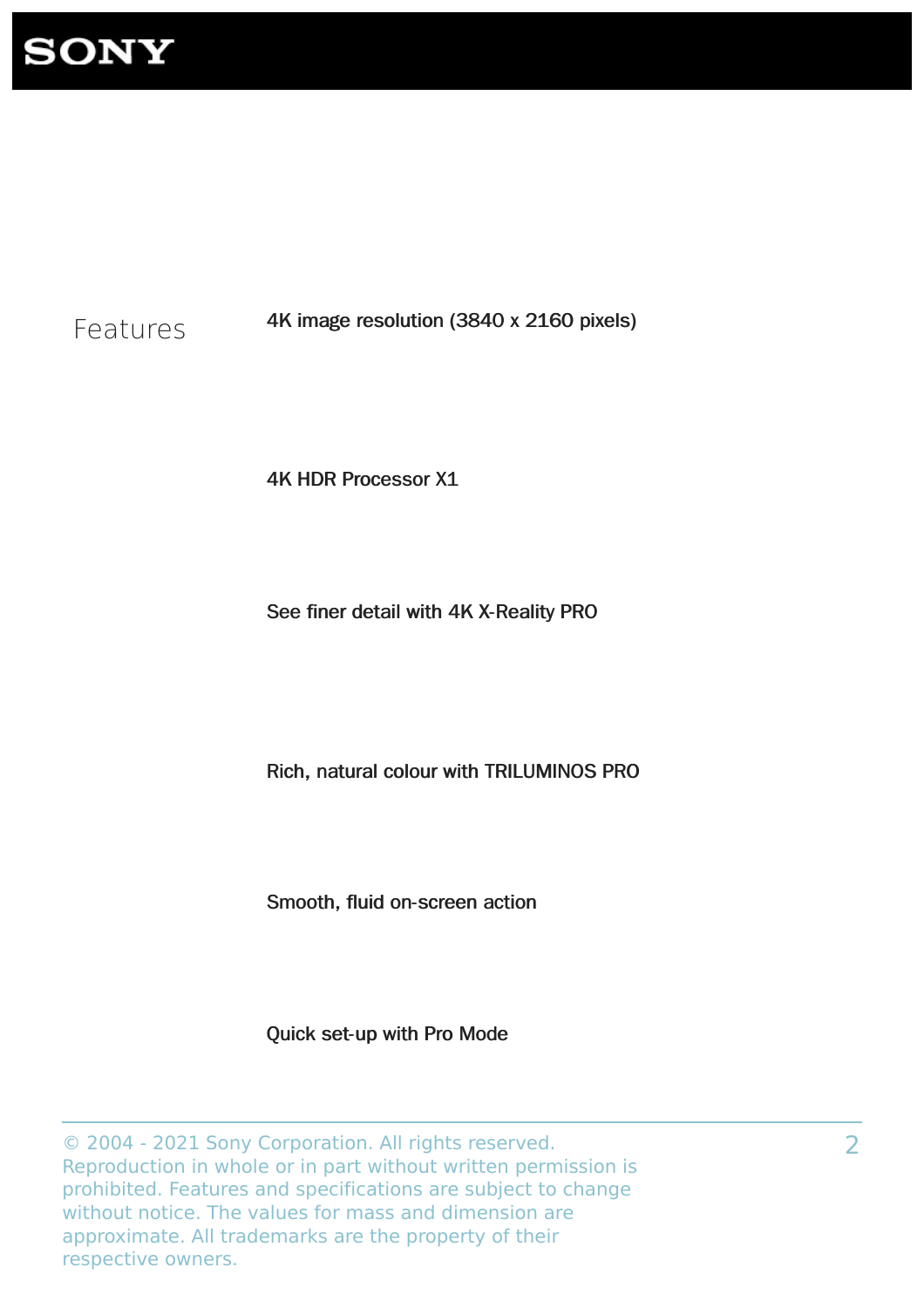

#### One Step Setting

Enhanced wireless connectivity

Reliable 24/7 operation

Made for doing business

Developer friendly, easy integration

Greater Peace of Mind

Specifications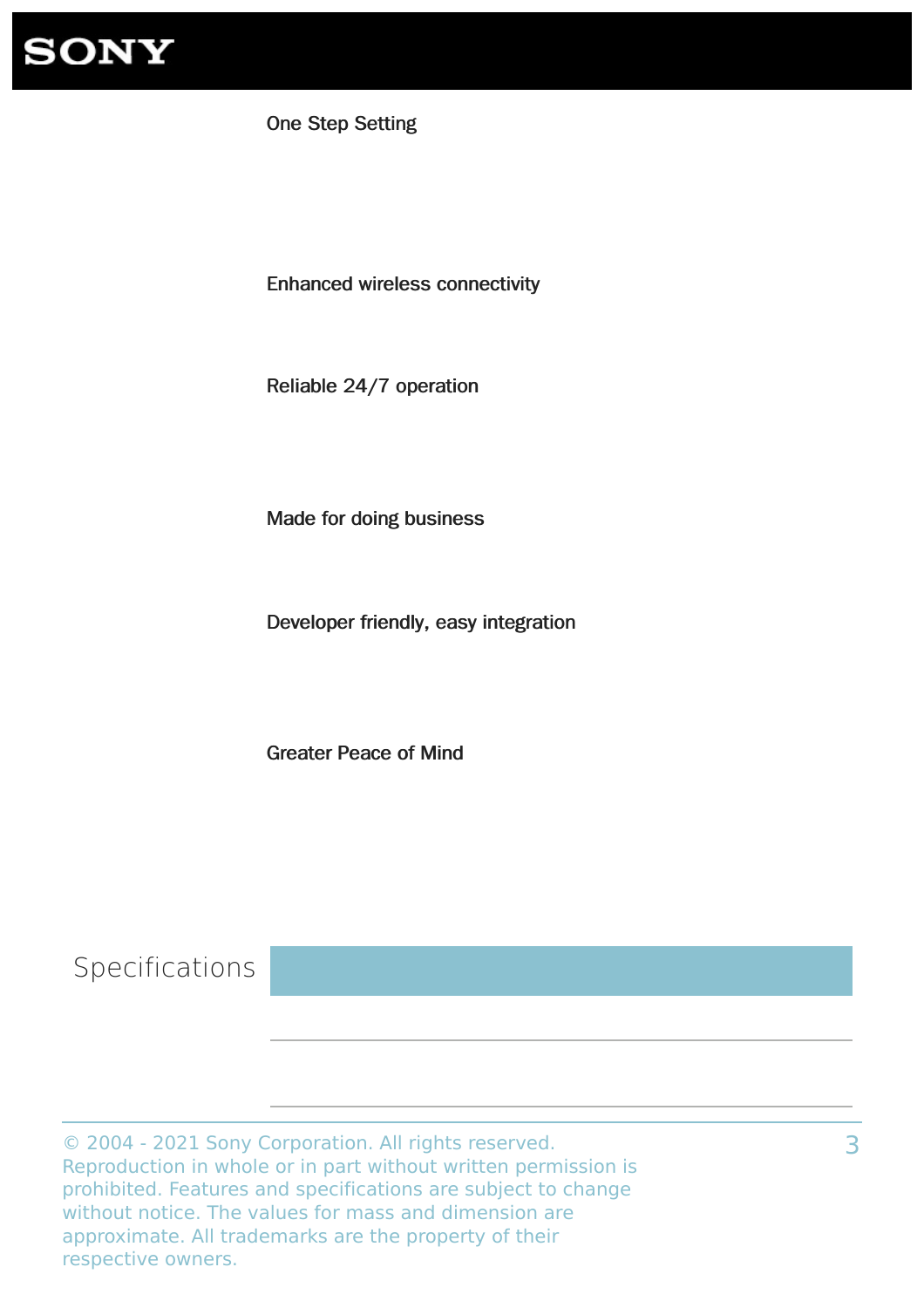

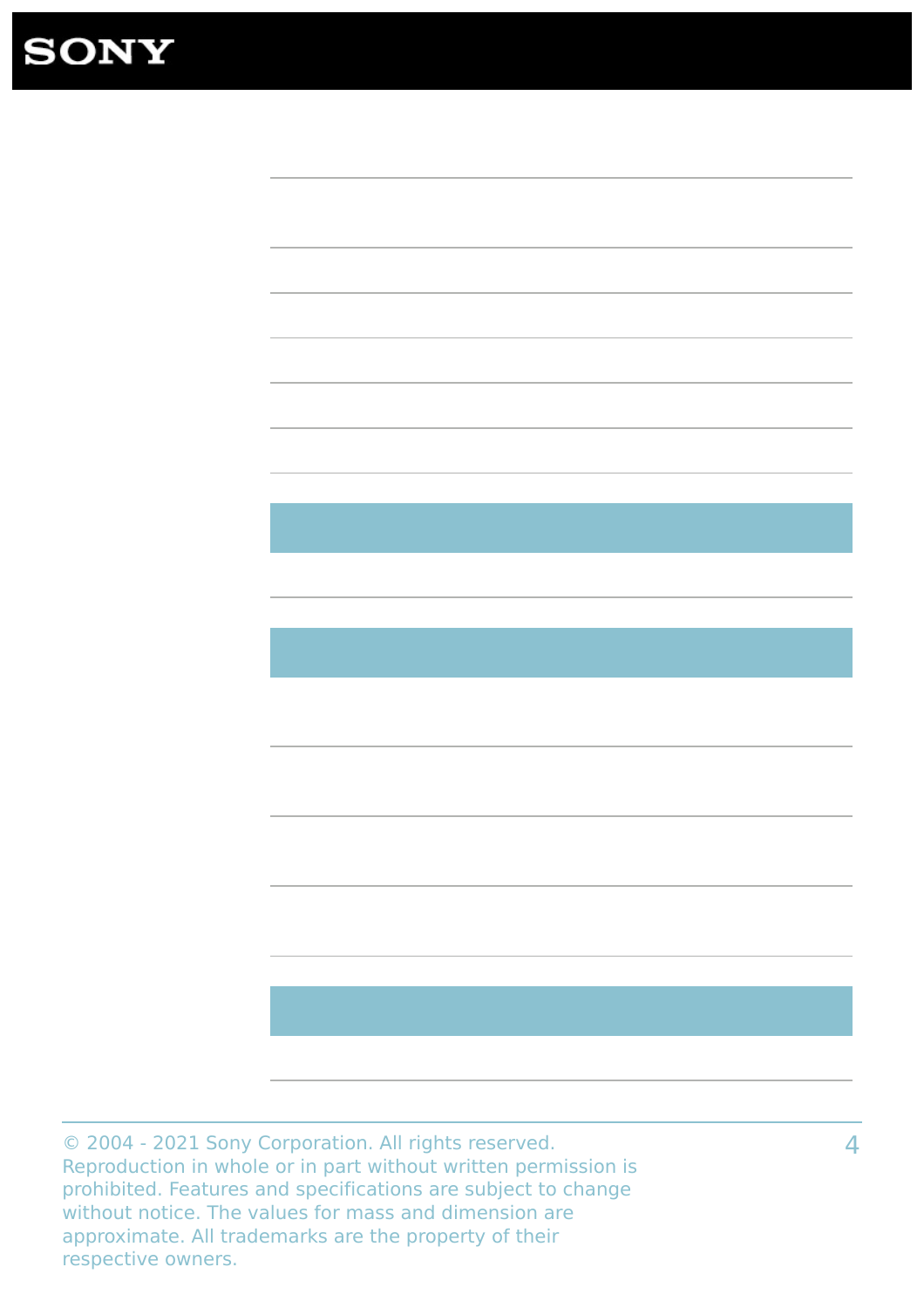



5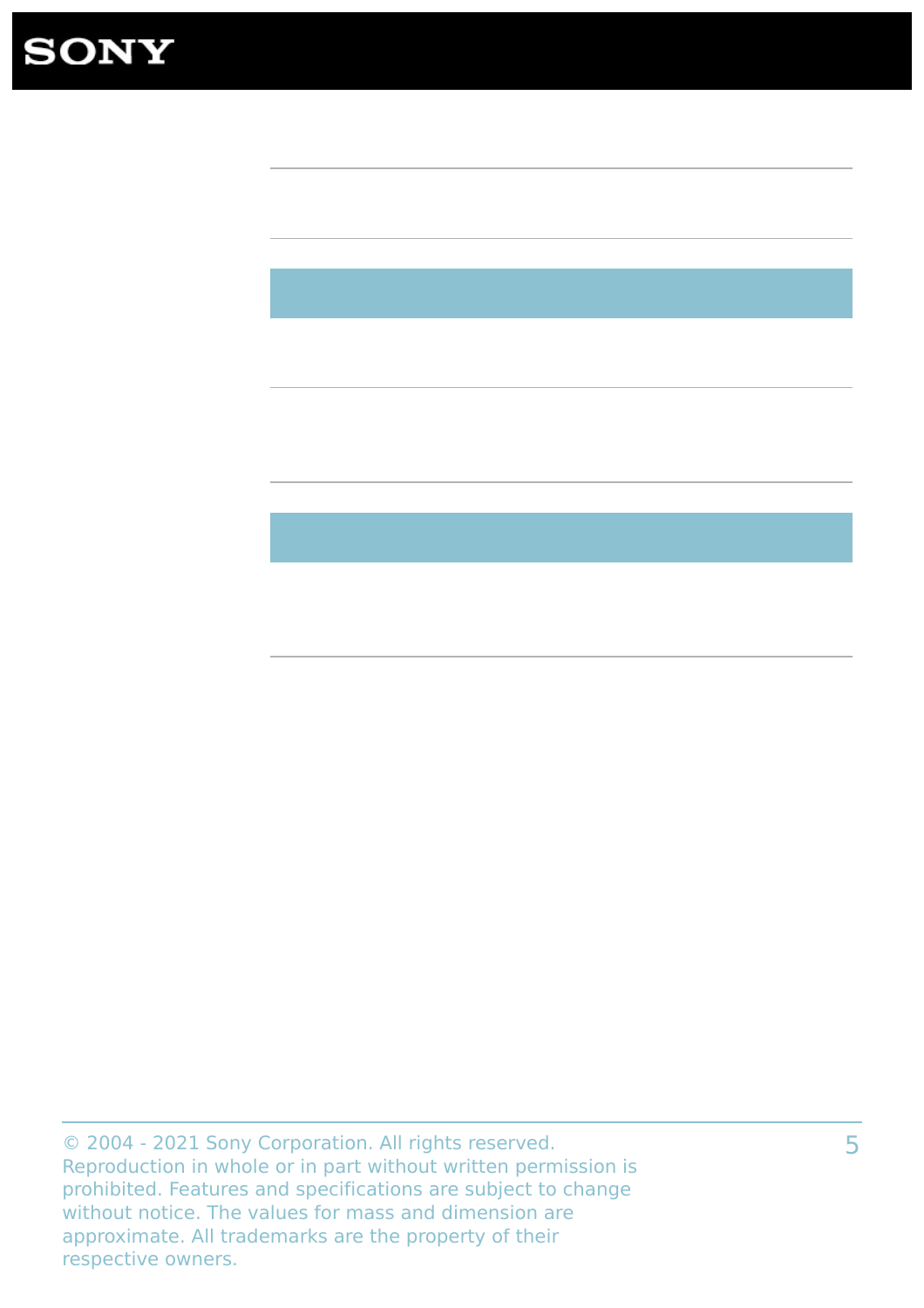# **SONY**

### Gallery